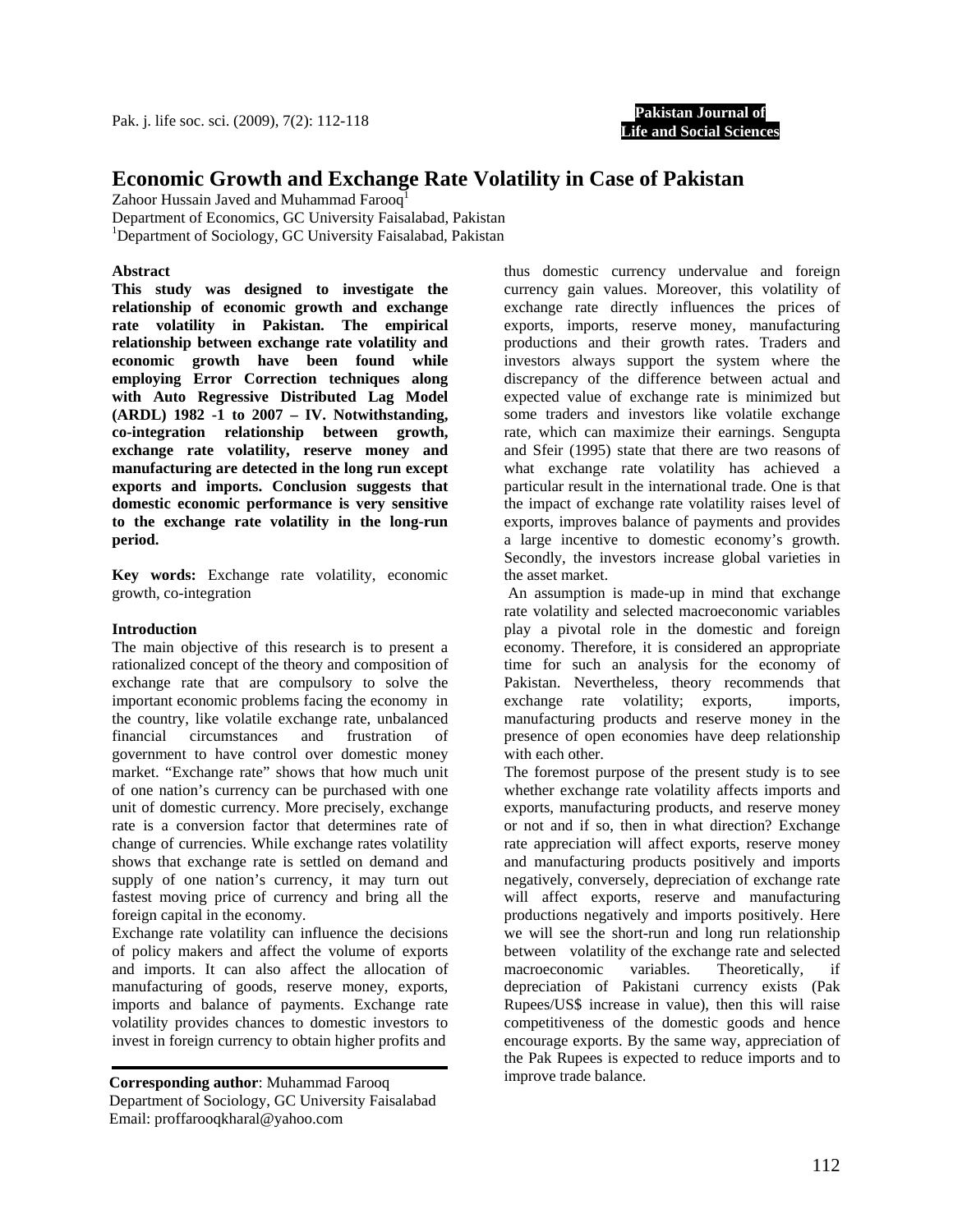In view of the fact that the adoption of volatile exchange rates in the developing countries in 1973, the question arises whether exchange rate volatility has some effect on exports, imports, manufacturing products and reserves or not. The answer to this question may be framed in the review of literature. Therefore, various studies have estimated the relationship between exports, imports and exchange rate volatility. Akhtar and Hilton (1984), Kenen and Rodrik (1986), Rogoff (1998), Persson and Svensson (1989), have created adverse influence of exchange rate uncertainty on imports and exports. Rogoff (1998) stated that exchange rate flexibility generates significant problems for both exporters and importers. Arize (1998) also proposed that negative significant relationship between exchange rate instability and imports and exports exists in the long run and short run. De Grauwe (1988) suggested that if the fabrication of model is accurate, then relationship between exchange rate volatility and trade should be positive. Qayyum and Kemal (2006) found that there is strong relationship between the volatility of foreign market and the volatility of returns in stock market. Khan and Sajid (2005) investigated both the long and the short run relationship between real money balances, real income, inflation rate, foreign interest rate and real effective exchange rate with reference to Pakistan over the period of 1982:Q2 to 2002:Q4. They use ARDL and estimated results indicate that in the longrun real income, inflation rate, foreign interest rate and real effective exchange rate have a significant impact on real money balances in Pakistan.

 Khair-uz-Zaman (2005) stated that the problems faced by Iranian exporters have had a statistically significance and positive impact on the Pakistan exports of carpets of supply function. Ortega and Giovanni (2005) suggested empirically the impact of trade cost on real exchange rate volatility.

Glauco and Abott (2004) investigated that exchange rate uncertainty has a significant influence on UK exports to EU countries. Supaat et al. (2003) found a little evidence of a relationship between exchange rate volatility and variables. Notwithstanding, the results of the analysis provide some support to the argument that volatility in the foreign exchange market may not be transferred to other parts of the economy.

Yelten (2003) suggested in his paper that due to depreciation of the Japanese Yen and Jerman Mark, currencies have routinely depreciated against U.S dollar. Sjaastad and Manzur (2003) say that empirical results strongly support the hypothesis. The facts from three small countries indicate that during the period from the 1970s to 1990s, capital flow was large for Argentina, substantial for Australia but

negligible for Canada due to variation in real exchange rate. Doganlar (2002) analyzed empirically the impact of exchange rate instability on the exports of five Asian countries including Pakistan, Turkey, S. Korea, Malaysia and Indonesia. The results indicate that there a long run relationship exists between real exports, foreign activity, relative prices and exchange rate volatility. Zhang (2000) says that inflation occurs in the end due to devaluation of the currency. Esquivel et al. (2002) described exchange rate volatility has certainly played a role in reducing exports in developing countries. Virgil (2001) investigated that the long run relationship between Turkey's real exports and its exchange rate instability is negative but statistically significant for Germany, France and the United states. Smith (1999) stated that the analysis shows that an increase in exchange rate volatility is set out along with a decline in international correlations between bound and stock market. Abeysinghe and Yeok (1998) suggested that exchange rate deprecation stimulates exports and restrain imports, while exchange rate appreciation would be reduced exports and encourage imports. Aizenman (1992) and Goldberg (1993) find that increase in exchange rate volatility is associated with reductions in the level of investment.

## **Materials and Methods**

 The data for the variables such as exchange rate volatility, exports, imports, growth, manufacturing products, reserve money (RM), and consumer price index (CPI) are collected from the International Finance Statistics (IFS) which are published and organized by International Monetary Fund (IMF) and various issues of Economic Survey of Pakistan. The impact of exchange rate volatility on economic growth in Pakistan is covering the period of 1982 - I to 2007 - IV. An econometric analysis based on Auto Regressive Distributed Lag approach is used to analyze the trends and patterns of exchange rate volatility and its impact on variables in Pakistan. Adhoc estimation method is used to estimate distribution of lags. Dependant and explanatory variables except exchange rate volatility are deflated by the consumer price index (CPI). All involved series are transformed into log form. Log form use to reduce the problem of heteroskedasticity (Gujarati, 2003). Economic growth will be taken as dependent variable and real exports  $(X)$ , imports  $(M)$ , exchange rate volatility, manufacturing products (MP) and reserves money (RM) are taken as explanatory variables. The approach of ( Pesaran and Shin 1995 and Pesaran *et al*. 2001) has been used in this study to test the existence of short and long run relationships between exchange rate and explanatory variables.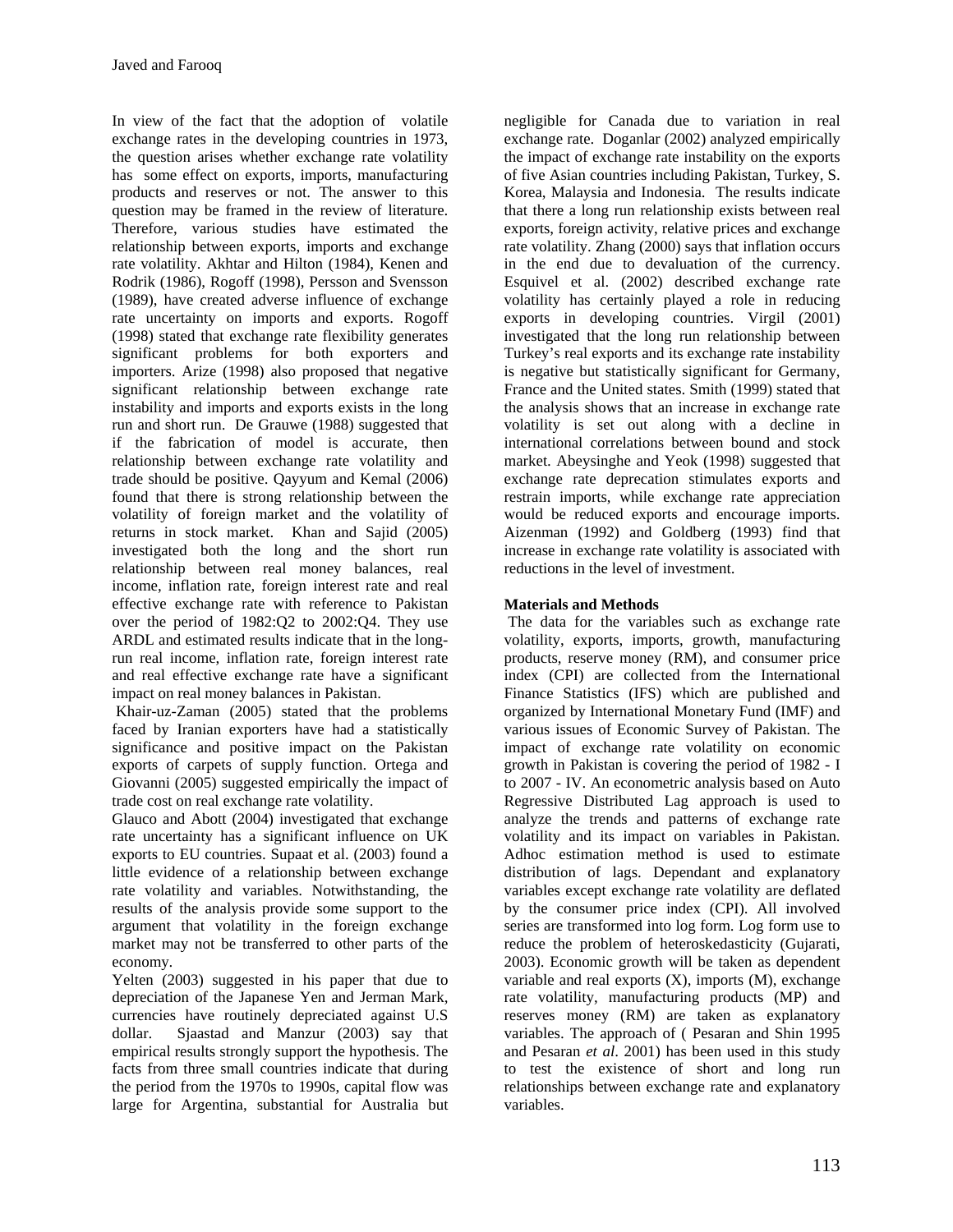This test has several advantages; one of the most important advantages is that the existence of long run relationship is computed without any knowledge of the order of the series. Either, it consists of I (0) or I (1) for the possibility of co-integration. Moreover, this technique is suitable for small or large number of A rule of this model can be expressed as;

,.....................(1) <sup>1</sup> *t t W* 1 *P t*  $W = \mu + \sum_f \beta W_{f-1} + \varepsilon$ =

observations (Nagayasu, 1998). The second quality of this test is that it is not necessary whether the explanatory variables are exogenous or not. The short and long run relationship between variables can be found by using OLS to ARDL, with in a suitable lag length.

Where  $W_t$  is the vector of both  $X_t$  and  $Y_t$  where,  $Y_t$  dependent variable is defined as economy growth and  $X_t$ shows a set of explanatory variables, t is the time or trend variable,  $\beta$ , is a matrix of VAR parameter for lag i. We constructed a vector error correction model as follow:

$$
\Delta W_{t} = U + \alpha_{t} \lambda W_{t-1} + \sum_{i=1}^{P-1} \gamma \Delta y_{t-1} + \sum_{i=0}^{P-1} \gamma \Delta X_{t-1} + \varepsilon_{t}, \dots \dots \dots \dots \dots \dots \dots \dots \dots (2)
$$

Where  $\Delta$  is first difference operator, t is the time trend and X is a vector of explanatory variables namely; exports  $(X)$ , imports  $(M)$ , exchange rate volatility, manufacturing products (MP), reserve money (RM). Variables, can be conducting by examining the joint hypothesis as follows;

The VECM procedures are the most important to find long run relationship between dependent variable  $X_t$ and set of independent variables. More precisely, following the assumption of Pesaran et al (2001), the above modal can be written as:

0 1 1 1 21 3 1 4 1 5 1 6 1 1 0 7 1 8 1 9 1 10 1 00 0 , (3) *P q t t tt t t t t i i rs v t t t tt ii i GDP GDP ER X M MP RM ER X M MP RM* β β βββ β β β β β βµ − −− − − − − = = −− − − == = ∆ =+ + + + + + + ∆ + ∑ ∑ ∆ + ∆ + ∆ + ∆ + −−−−−−−−− ∑∑ ∑

Where  $\Delta$  the first difference operator,  $\mu_t$  is a whitenoise disturbance term.

#### **Estimation of short Run Dynamics**

Adhoc estimation method is used to estimate distribution of lags. In this case explanatory variable  $X_t$  is assumed to be non-stochastic,  $X_{t-1}$ ,  $X_{t-2}$  and so on, are non-stochastic too. Therefore, in this principal, the ordinary least squares (OLS) can be used in ALTQ and Tinbergen approach Gujarati (2003). They suggest estimation distributed lag model, one may proceed sequentially; that is first regress  $Y_t$  on  $X_t$ , then regress  $Y_t$  on  $X_t$ ,  $X_{t-1}$  and  $X_{t-2}$  and so on. This sequential procedure stops when the regression coefficient of

lag variables start becoming statistically insignificant

or the coefficient of at least one of the variables changes sign from positive to negative.

#### **Data analysis**

Dependant and explanatory variables except exchange rate volatility are deflated by the consumer price index (CPI), subsequently this deflation provide appropriate data for analysis. Here we want to find the long- run relationship between economy growth, exchange rate $(ER)$ , imports  $(M)$ , exports  $(X)$ , manufacturing products (MP) and reserve money (RM) by using appropriate techniques such as error correction modeling and co-integration analysis. Before applying co-integration technique, we first check the degree of integration of each variable of series in the model. The order of integration can be detected by using unit root. If it is found that all the series of variables are based on non-stationary at I (0) and are stationary at I (1). Nevertheless, both tests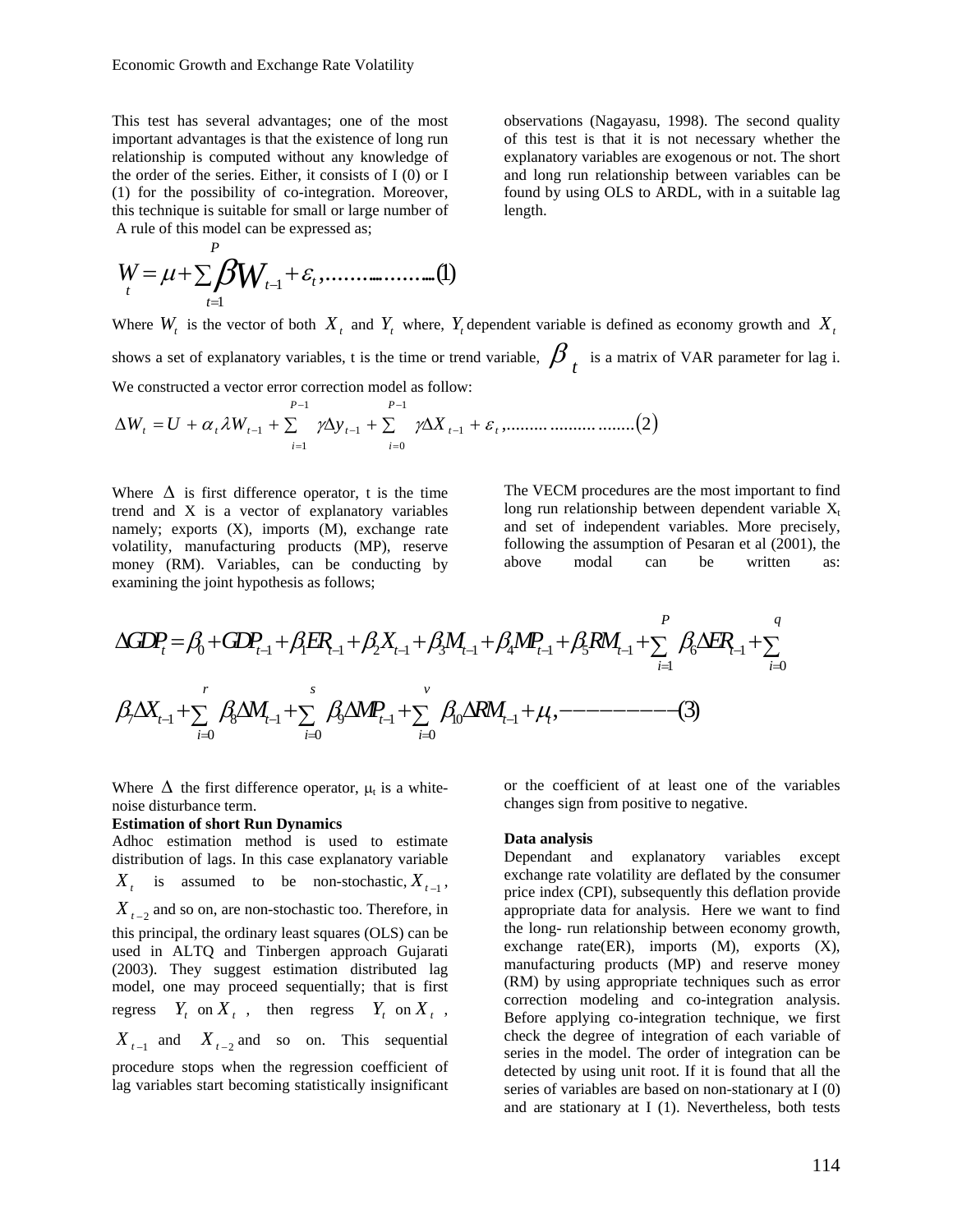give the same result after first differencing of series, that is all the series are stationary at  $I(1)$ . So it is clear that Jhonsen co-integration technique cannot be used to detect the relationship between the variables at I (0) and I (1) level. The choice of lag length is based on the lower values of Akaike and Schwarz statistics. The lowest value of Akaike and Schwarz shows the goodness of the model.

### **Results and Discussion**

The Augmented Dicky-Fuller (ADF) and Philips Perron (PP) unit test are used to find the order of integration of macroeconomic variables. The results obtained are reported in table 1.

The null hypothesis is that the series is non-stationary or contains a unit root. The rejection region of a null

hypothesis for both ADF and PP is based on the Mackinnon critical Values.

It is found that all the series except imports (M) and reserve money (RM) are non-stationary in the test of Augmented Dicky- fuller (ADF). Similarly in the test of Philips-Perron (PP), growth, imports (M), reserve money (RM) and exports (X) are stationary at level while exchange rate (ER) and manufacturing products (MP) are non-stationary at level. All series are stationary at first difference in the test of ADF and PP; by the reason of mixed results here, Johnson technique cannot be used to determine the cointegration between dependant and explanatory variables. Consequently, Autoregressive Distributed Lag (ARDL) technique is used to find the long-run relationship.

| Table 1. Results of the unit root tests |             |                       |                      |                               |  |
|-----------------------------------------|-------------|-----------------------|----------------------|-------------------------------|--|
| <b>Variable</b>                         | ADF         |                       |                      | <b>PP</b>                     |  |
|                                         | Level       | $1st$ diff            | Level                | diff                          |  |
| $ER_{t}$                                | $-0.079$    | $-9.36^*$             | $-0.13$              | $-9.39^*$                     |  |
| $M_{\star}$                             | $-2.75***$  |                       | $-3.75$ <sup>*</sup> |                               |  |
| $X_{t}$                                 | $-0.601$    | $-13.29$ <sup>*</sup> | $-2.11$              | $-15.21$ <sup>*</sup>         |  |
| $MP_t$                                  | $-1.27$     | $-10.78$ <sup>*</sup> |                      | $-0.04$ $-14.22$ <sup>*</sup> |  |
| $RM_{t}$                                | $-3.70^{*}$ |                       | $5.53*$              |                               |  |
| GR                                      | $-3.65$     |                       | $-4.56$              |                               |  |

 $ER = Exchange Rate, M = Imports, X = Exports, MP = Manufacturing Products, RM = Reserve Money$ **Critical value;** -3, -2.60, -1.95 at 1%, 5% and 10% respectively

Author's calculations using E-views Soft ware package (3.1).

We use Pesaran et al (2003) co-integration approach on equation 3 to see the impact of exchange rate volatility over the period of 1982 - I to 2007 - IV on explanatory variables. We have estimated equation 3 by using two, four and six lags on each first differenced variable and calculated F-tests. Nevertheless, when two lags are imposed, we find strong evidence for co integration, because of the lower value of Akaike and Schwarz statistics and our calculated F-statistics is 12.79, which is greater than

critical value of upper bound value. The result suggests that long-run relationship exists between growth, exchange rate, imports, reserve money and manufacturing products and there is no long run relationship between exports and exchange rate volatility, this is so because volume of exports of Pakistan is stumpy. The co-integration disappears out, when we estimate equation 3 at four and six lags. Thus, results of the equation of 4 using ARDL approach are given in Table 2.

### **Table 2. Estimating Model for Exchange rate in equation 3**

( ) 0 1 1 1 21 3 1 4 1 5 1 7 1 1 0 8 1 9 1 10 1 11 1 00 0 ,........................ 4 *P q t t tt t t t t i i rs v t t t tt ii i GDP GDP ER X M MP RM ER X M MP RM* β β ββ β β β β β β βµ − −− − − − − = = −− − − == = ∆ =+ + + + + + + ∆ + ∑ ∑ ∆+ ∆ + ∆ + ∆ + ∑∑ ∑ **Variable Co-efficient Value t-value**  GDP 1.00 *M <sup>t</sup>*−1 -4.97 -4.92 *RM <sup>t</sup>*−1 -3.58 -0.67 *MPt*<sup>−</sup>1 -0.001 -1.74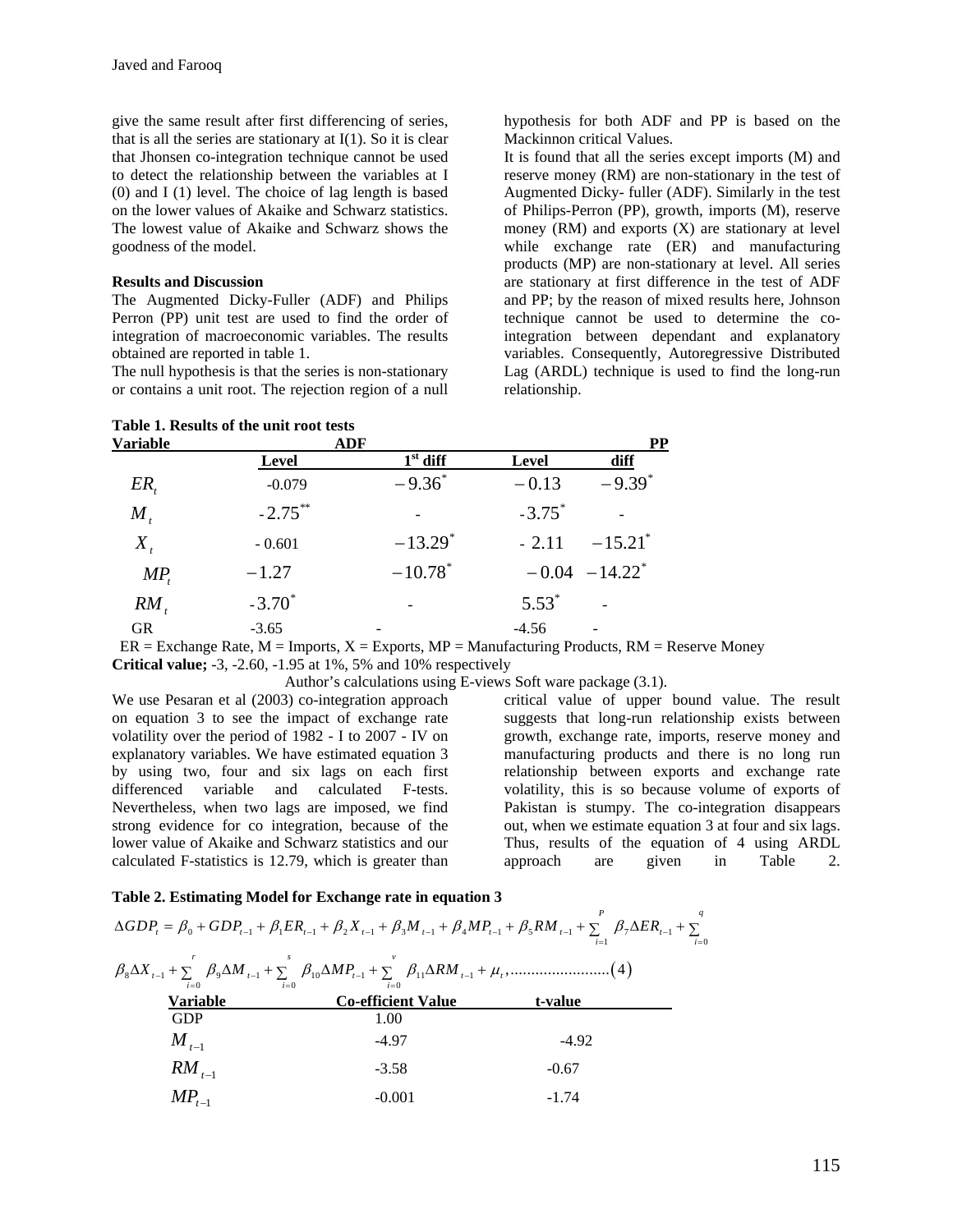| $X_{t-1}$                   | 0.486                |      | 0.498    |  |  |  |
|-----------------------------|----------------------|------|----------|--|--|--|
|                             | <b>M</b> Regression  |      |          |  |  |  |
| $\Delta X$ <sub>t-1</sub>   | $-0.493$             |      | $-4.24$  |  |  |  |
| $\triangle MP_{t-1}$        | 316.75               | 6.16 |          |  |  |  |
| $\triangle MP_{t-2}$        | 146.3                | 2.44 |          |  |  |  |
|                             | <b>MP Regression</b> |      |          |  |  |  |
| $\triangle MP_{t-1}$        | $-0.127$             |      | $-2.21$  |  |  |  |
| $\triangle MP_{t-2}$        | $-0.79$              |      | $-11.90$ |  |  |  |
|                             | <b>RM Regression</b> |      |          |  |  |  |
| $\Delta X$ <sub>t(-1)</sub> | $-1.97$              |      | $-3.26$  |  |  |  |
| $\Delta RM$ <sub>t-2</sub>  | $-0.305$             |      | $-2.365$ |  |  |  |
| <b>X</b> Regression         |                      |      |          |  |  |  |
| $\Delta X$ <sub>t(-1)</sub> | $-0.78$              |      | $-6.95$  |  |  |  |
| $\Delta X_{t(-2)}$          | $-0.331$             |      | $-2.65$  |  |  |  |
| $\triangle MP_{t-1}$        | 2.45.44              |      | 4.95     |  |  |  |

 $ΔRM<sub>+</sub>2$  0.049 2.089

## **Diagnostic Checking**

 The results of error correction model are reported in Table 2. In M regression, only X at lag 1 and MP at lags 1 and 2 are statistically significant. Similarly, in MP regression, MP at lag 1 and lag 2 are statistically significant, while in RM regression X at lag 1 and RM at lag 2 are statistically significant. Nevertheless, in X regression, X at lag 1 and 2 and MP at lag 1 and RM at lag 2 are significant.

### **Short Run Error Correction Model**

 In M regression exports negatively at lag 1 and manufacturing product (MP) are positively at lag 1 and lag 2 are related with exchange rate volatility. This shows that 1% increase in exports will appreciate economic growth by 4.9%. Similarly, in MP regression MP at lag 1 and lag 2 are statistically significant and are negatively connected with economic growth with estimated elastic ties of 0.12 and 0.79 respectively. The results show that 1% decrease in MP will raise economic growth 1.2% and

## $R^2 = 0.724$  Adjusted  $R^2 = 0.716$

7.9%. Nevertheless, in RM regression X and RM at lag 1 and lag 2 are negatively associated significantly with growth and in RM regression X at lag 1 and 2 positively, while MP at lag 1 and RM at lag 2 are negatively related with economic growth significantly and have elasticties -0.78, -0.33, 2.45 and 0.049 respectively. This shows that 1% decrease in imports and reserve money will raise economic growth by 2% and 6% respectively. The appreciation of flexible exchange rate has positive impact on exports and negative impact on imports in the short run. Therefore, appreciation of exchange rate has negative impact on reserve assets. This shows that 1% decrease in reserve money will increase by 2.7% economic growth. The result shows that changes in imports, manufacturing production, reserve money and exports have significant impact in the short run at different lags.

### **The Estimated Equation for Long-Run Relationship**

# $GDP_t = -54.67 - 0.021 RM - 0.19 ER + 31.93 MP + 0.104 M - 0.14 X$

$$
(-2.19) \qquad \qquad (-2.90) \qquad \qquad (2.71) \qquad \qquad (1.27) \qquad (1.19)
$$

Long run equation indicates that reserve money (RM) is negatively correlated to economic growth with

$$
(1.27) \t(1.19)
$$

estimated elasticity of 0.021. This shows that 1% decrease in reserve money will raise economic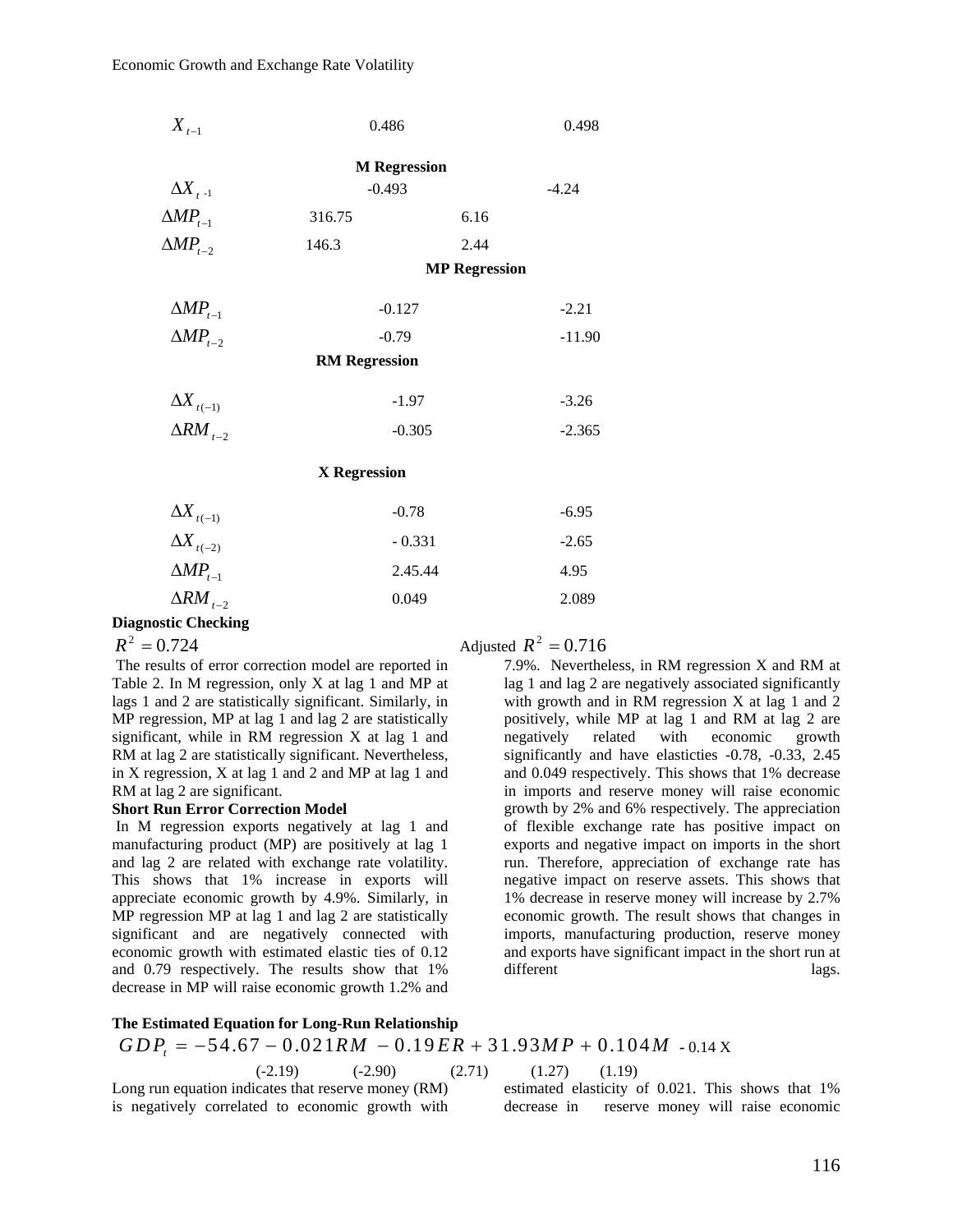growth by 0.2%. Results indicate that MP and M is positively linked to GDP with value of slope 31.93 and 0.10, but the value of M is insignificant. X is negatively related to economic growth with a value of slope coefficient of 0.14. The appreciation of imports indicates contradiction result with theoretical model but this value is insignificant. The findings of this study shows negative relationship between these two variables, which define that the depreciation of exchange rate will slow down economic growth. The relationship between manufacturing product (MP) and economic growth is positive. This shows that an increase of 1% in MP will result in about 32% increase in economic growth. Nevertheless, the findings of this research coincide with the conclusion of Yeyati and Sturzenegger (2002), Mustafa and Nishat (2006) and Doganlar (2002). Kemal (2006) also concluded that exchange rate instability affects exports positively and imports negatively which shows that volatility of exchange rate improves trade balance.

## **Conclusions**

This paper examined the impact of exchange rate volatility on macroeconomic variables in Pakistan using quarterly data from 1982 -1 to 2007-IV. The findings of this study show positive relationship between these two variables, which contradict with the theoretical model but these values are insignificant. The manufacturing product (MP) and economic growth show positive relationship. This shows that 1% rise in MP will increase economic growth by 32%.

Reserve money has negative impact on economic growth: An increase in domestic reserve money may reduce the international of reserve and decrease economic growth. Results shows that over the sample period of study a 1% increase in imports will bring about a 0.2 % decrease in economic growth. Moreover, manufacturing sector and economic growth have positive relationship with each other. The overall conclusion of this research is that exchange rate volatility, reserve money, exports have long-run positive relationship with economic growth, but the statistical value of exports, and imports are insignificant. Notwithstanding, in the short run, exports, imports, manufacturing production, exchange rate volatility, economic growth and reserve money in various regressions have positive or negative relationship to economic growth at lags 1 and 2 correspondingly. The explanatory variables are insignificant except imports in the short-run. From this conclusion, we can find that domestic economic performance is very sensitive to the change in exchange rate volatility in the long-run period.

Therefore, a stable period exchange rate policy may bring good economic performance.

## **References**

- Abeysinghe, T., Yeok L. T., "Exchange Rate Appreciation and Export Competitiveness. The Case of Singapore" J. Applied Econ. 1998. 30: 51-55.
- Aizenman and Goldberg Exchange-rate Unification with Black Market Leakages: Russia 1992," Working Papers 92-56, C.V. Starr Center for Applied Economics, New York University.
- Aizenman, J., "Monetary and Real Shocks, Productive Capacity and Exchange Rate Regimes." Economics, 61: 407-34. 1994.
- Akhtar, A. M. and Hilton, R. S. "Effects of Exchange Rate uncertainty on German and US Trade." Federal Bank of New York Quarterly Review, 9 pp 7-16. 1984.
- Arize, A. C. "Real Exchange Rate Volatility and Trade Flows; the Experience of Eight European Economies. Intl Rev. Econ. Finance. 1996. 5: 187-205.
- Azid, T., Jamil, M., "Impact of exchange rate and its volatility on growth and economic performance: A case study of Pakistan." 21<sup>st</sup> Annual General Meeting & Conference, Pakistan Institute of Development Economics, Islamabad (Pakistan), Pakistan Development Review 44:4 part II. 749-775. 2005.
- De Grauwe, P. Exchange rate variability and the Slowdown in Growth of International Trade-IMF Staff Papers, 1988. 35, . 63-84.
- Doganlar M., Estimating the Impact of exchange Rate Volatility on Exports: Evidence from Asian Countries. J. Appl. Econ. Letters, 2002. 9: 859-863.
- Esquival G., Larrain F. B. The Impact of G-3 Exchange Rate Volatility on Developing Countries. United Nations Conference on Trade and Development, No. 16 (January 2002), G-24 Discussion paper Series, Center for international Development Harvard University. 2002.
- Glauco D. V., Abbot, A., The Impact of Exchange Rate Volatility on UK Exports To EU Countries Scottish J. Pol. Economy, 2004. 51, 62-81.
- Gujarati, D.N.. Basic Econometrics,  $4<sup>th</sup>$  ed., New York: McGraw-Hill. 2003
- Kemal, M. A., Exchange Rate Instability and Trade: The Case of Pakistan. Research Report No. 186 Pakistan Institute of Development Economics, Islamabad, 2006.